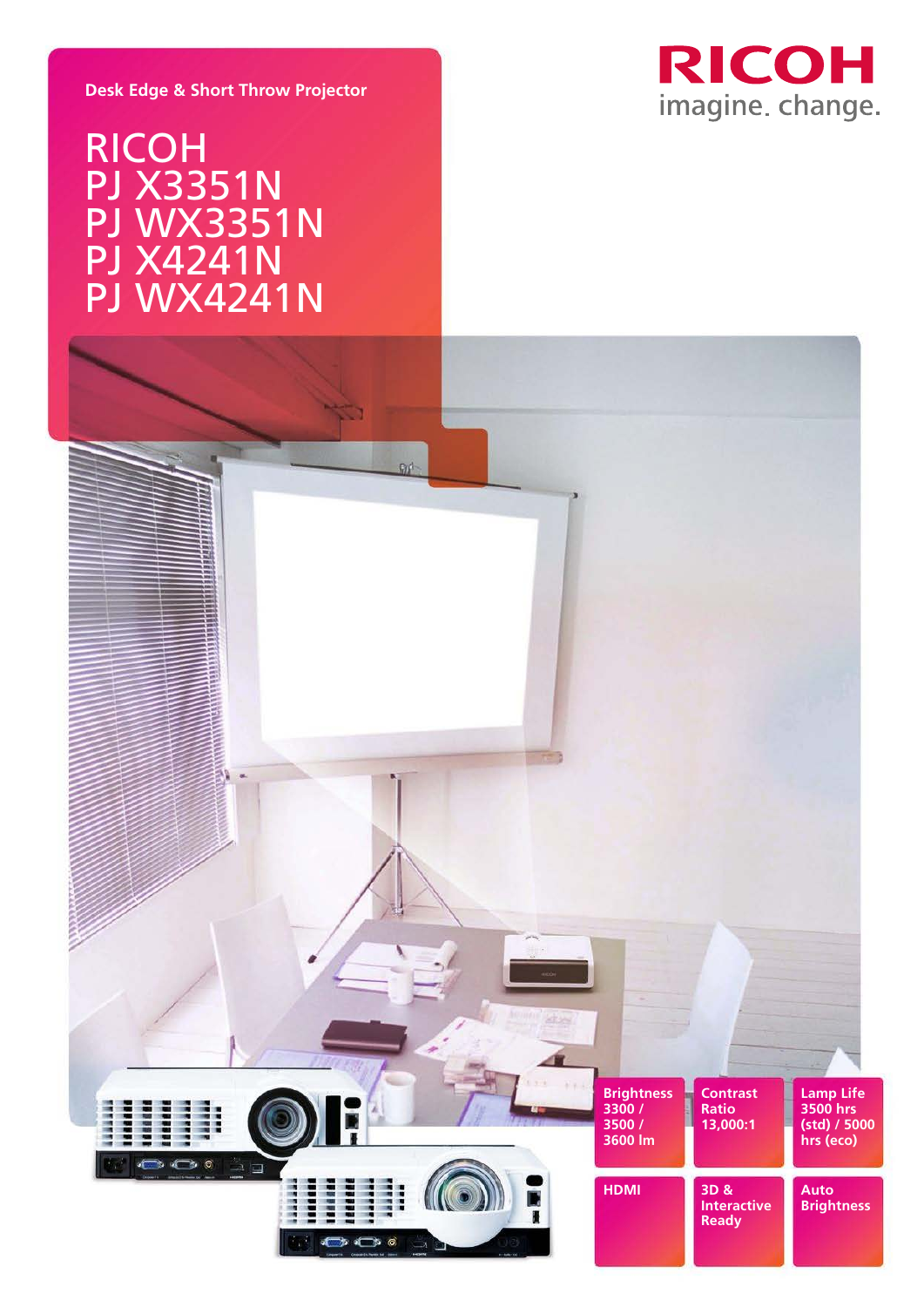# **Advanced projection features with flexible connectivity options**

An innovative 'rear-front' projector design places all cables and fan exhaust to the front so that you can place these projectors on a desk-edge, without noise and heat affecting the viewers. This also frees desk space, reduces glare and eliminates obstructions in the projection beam. For complete flexibility, the projectors can be wall or ceiling mounted if required. A sophisticated feature set provides you with enhanced functions such as auto-brightness, advanced connectivity options and 3D projection support. There is even a presentation timer to help you keep track of the screening duration!

- Short throw or desk-edge projection options with simple, intuitive operation
- Advanced connectivity options include LAN and Wi-Fi to a range of devices\*
- Sophisticated features include auto-brightness and integral speaker
- Outstanding projection quality using Ricoh advanced optics technology
- Optional Interactive Kit turns any projection surface into an interactive whiteboard



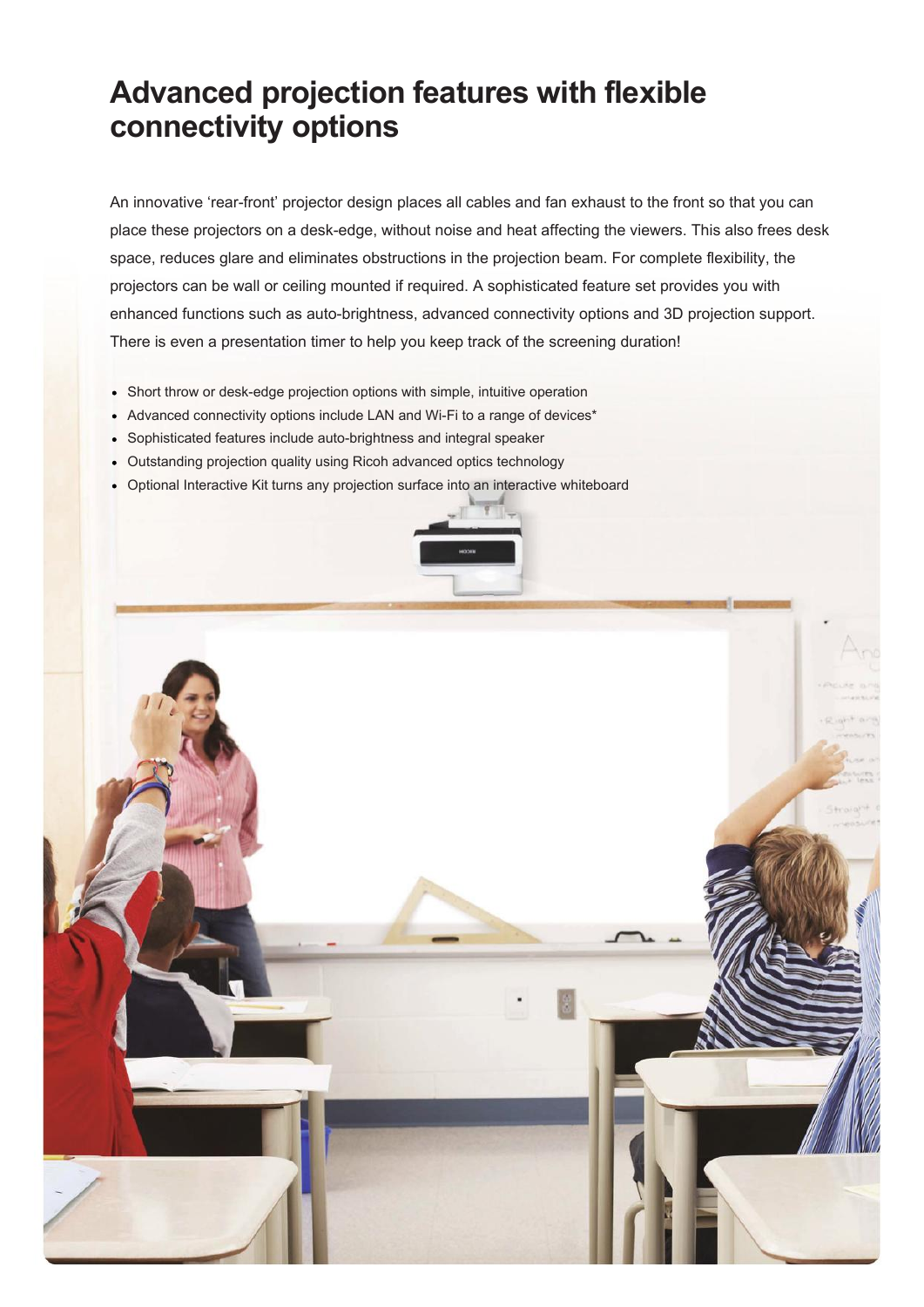# **Easy to operate, feature rich projectors**

# **Superb image quality**

3500 / 3600 lumens output produces vibrant screen images that are easy on the eye for your audience. The Automatic Brightness Control also means there is no need to adjust for changed lighting conditions. Auto Focus on the PJ X3351N and PJ WX3351N desk-edge models ensures clear images and saves you set-up time. The superb quality of the lens, also used in Ricoh SLR cameras, produces sharp, accurate images including for HD projection.



# **Desk edge projection saves space**

Using desk-edge projection keeps desk space free. The ingenious rear-front design ensures fan noise and hot air is directed away from the viewers with cabling also running off the front. The two short throw models allow you to screen big presentations in a small meeting room. And the built in speaker means you do not need to connect an external sound system, also saving space and set-up time.



# **Wide choice of device connectivity options**

Advanced options include LAN connectivity allowing remote operation and monitoring for maximum flexibility. Ricoh's QuickProjection App provides fast set-up for Wi-Fi connection to PC and Mac devices, saving time and effort. Miracast device support gives Wi-Fi HD connectivity from Android devices. These advanced projectors are so sophisticated they can support simultaneous connection to wired and wireless sources. (Wi-Fi not available with PJ X4241N model).

# **Latest 3D and interactivity support**

Viewers can watch 3D presentations from Blu-ray or DVD players via HDMI connection without the need for a special converter, future-proofing your investment (optional 3D glasses required). The optional Ricoh PJ Interactive Kit allows you to use any projection surface as an interactive whiteboard. With the digital pen you can scroll, point and click in applications or draw and write on presentations. You can save, print, or delete notes providing more engaging training sessions and improved collaborative business meetings.

\* Wi-Fi not available with PJ X4241N model